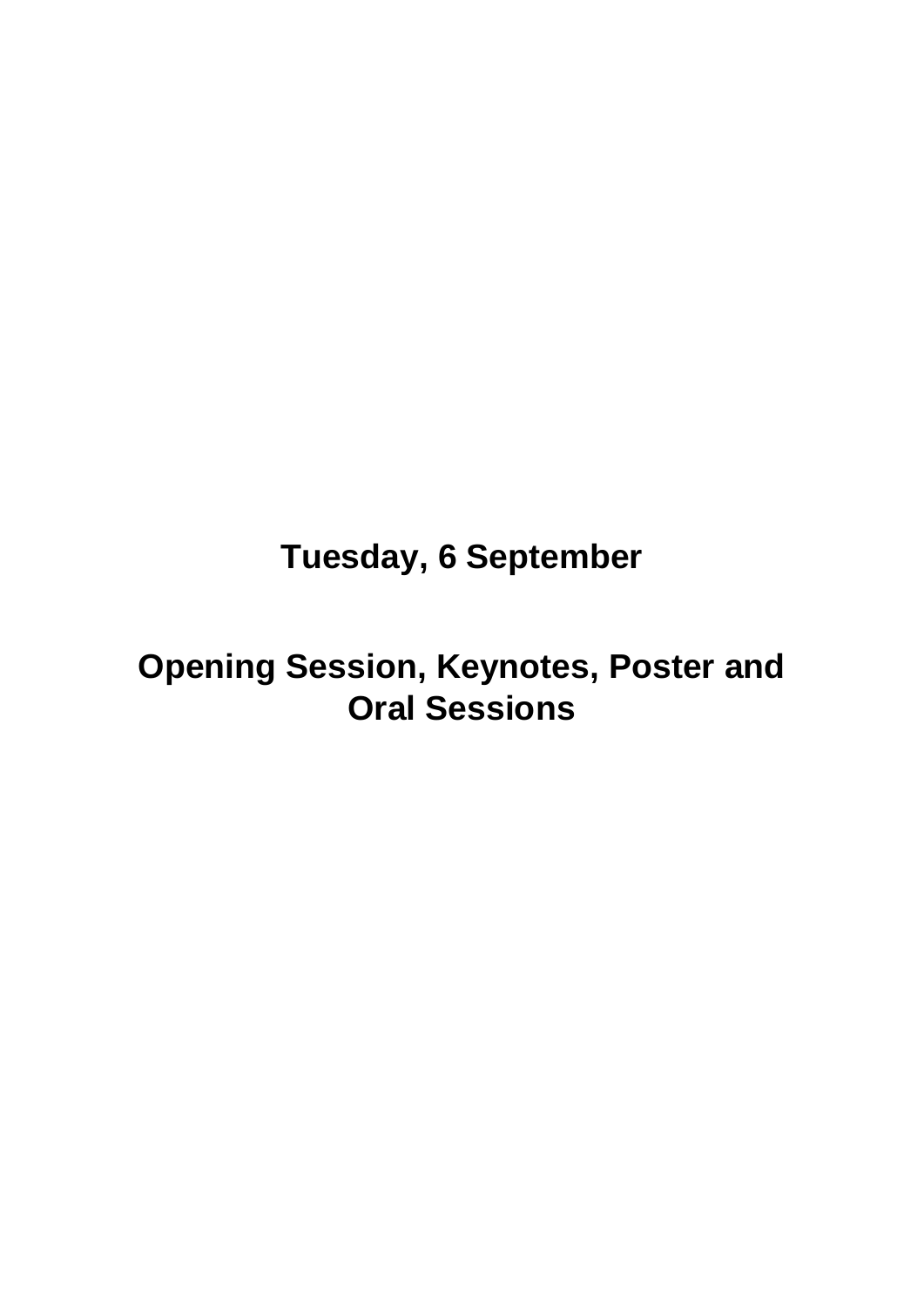## **Date: Tuesday, [06/Sept/2022](http://www.conftool.org/emc-europe-2022/index.php?page=browseSessions&path=adminSessions&print=doc&form_date=2022-09-06)**

| 9:00am<br>9:40am | OS-A: Opening cermony<br>Location: G3                   |                                                |                                                 |
|------------------|---------------------------------------------------------|------------------------------------------------|-------------------------------------------------|
| 9:40am           | OS-B: Key Note 1<br>Location: G3                        |                                                |                                                 |
| 10:20am          |                                                         |                                                |                                                 |
| 10:20am          | F-02A: Coffe break<br>Location: Exhibition Area         |                                                |                                                 |
| 10:50am          |                                                         |                                                |                                                 |
| 10:50am          | OS-C: Key Note 2<br>Location: G3                        |                                                |                                                 |
| 11:30am          |                                                         |                                                |                                                 |
| 11:30am          | OS-D: Key Note 3<br>Location: G3                        |                                                |                                                 |
| 12:10pm          |                                                         |                                                |                                                 |
| 12:30pm          | Poster-1: Poster session 1<br>Location: Exhibition Area | L-02: Lunch break<br>Location: Restaurant Area |                                                 |
| 2:30pm           |                                                         |                                                |                                                 |
| 2:30pm           | SS-01A: Modelling and measurement<br>of LF EMI          | OS-01A: Wireless technologies<br>Location: G2  | OS-02A: Shielding and filtering<br>Location: G3 |
| 3:50pm           | Location: G1                                            |                                                |                                                 |
| 3:50pm           | F-02B: Coffe break<br>Location: Exhibition Area         |                                                |                                                 |
| 4:20pm           |                                                         |                                                |                                                 |
| 4:20pm           | SS-01B: Modelling and measurement<br>of LF EMI          | OS-01B: Wireless technologies<br>Location: G2  | OS-02B: Shielding and filtering<br>Location: G3 |
| 5:40pm           | Location: G1                                            |                                                |                                                 |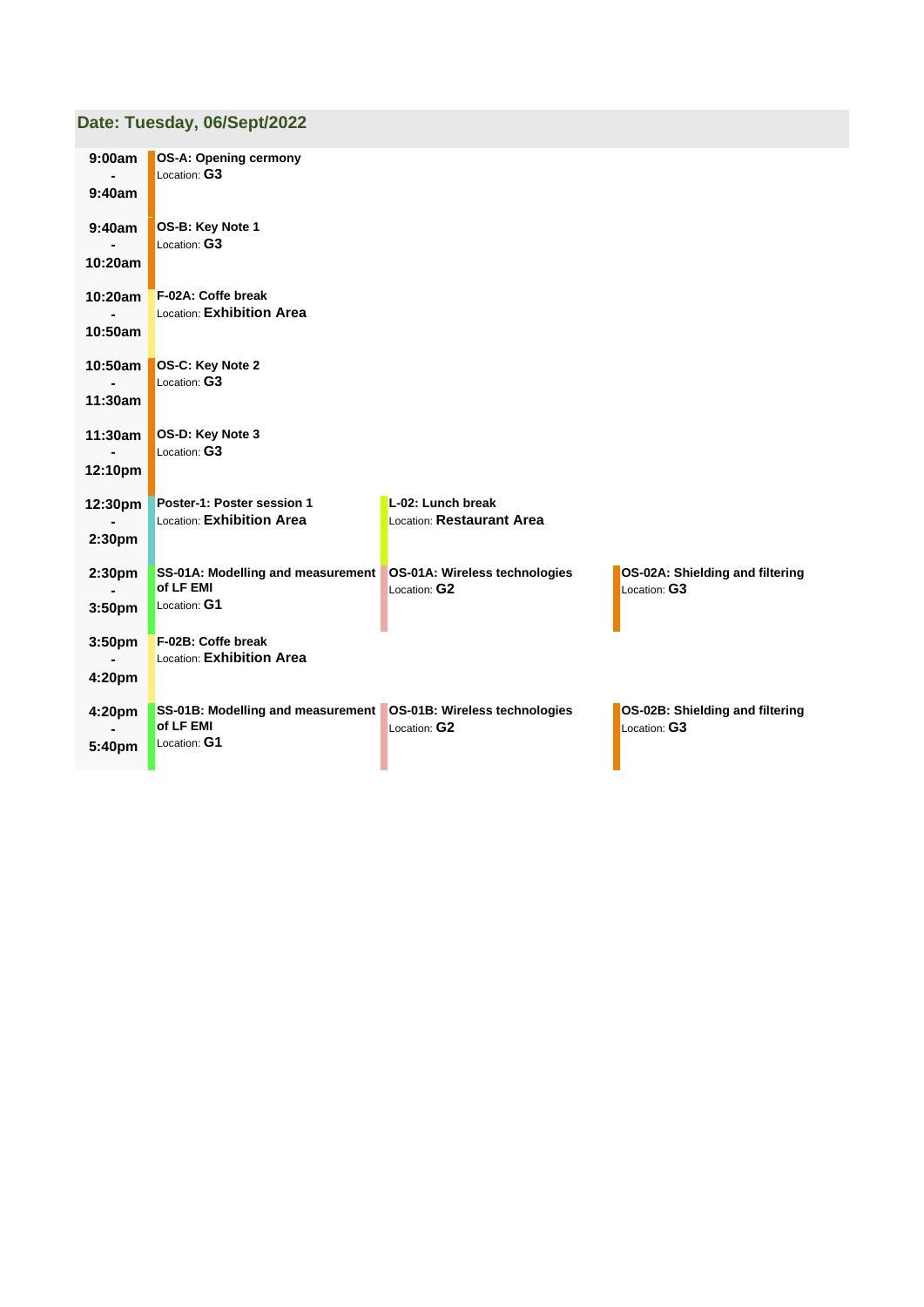| <b>Session</b>                                                                                                                                                                                                                                                                                                                                                                                                                                                                                                                                                                                                                                                                                                    |
|-------------------------------------------------------------------------------------------------------------------------------------------------------------------------------------------------------------------------------------------------------------------------------------------------------------------------------------------------------------------------------------------------------------------------------------------------------------------------------------------------------------------------------------------------------------------------------------------------------------------------------------------------------------------------------------------------------------------|
| Poster-1: Poster session 1                                                                                                                                                                                                                                                                                                                                                                                                                                                                                                                                                                                                                                                                                        |
| Location: Exhibition Area<br>Time:                                                                                                                                                                                                                                                                                                                                                                                                                                                                                                                                                                                                                                                                                |
| Tuesday, 06/Sept/2022:<br>12:30pm - 2:30pm                                                                                                                                                                                                                                                                                                                                                                                                                                                                                                                                                                                                                                                                        |
| <b>Presentations</b>                                                                                                                                                                                                                                                                                                                                                                                                                                                                                                                                                                                                                                                                                              |
|                                                                                                                                                                                                                                                                                                                                                                                                                                                                                                                                                                                                                                                                                                                   |
| System Analysis of Electromagnetic Environment Created by Radiating 4G/5G User Equipment Inside<br><b>Buildings</b>                                                                                                                                                                                                                                                                                                                                                                                                                                                                                                                                                                                               |
| <b>Vladimir Mordachev</b>                                                                                                                                                                                                                                                                                                                                                                                                                                                                                                                                                                                                                                                                                         |
| Belarusian State University of Informatics and Radioelectronics, Belarus                                                                                                                                                                                                                                                                                                                                                                                                                                                                                                                                                                                                                                          |
|                                                                                                                                                                                                                                                                                                                                                                                                                                                                                                                                                                                                                                                                                                                   |
| <b>Worst-Case Adaptive Model of Field Penetration into Shielding Enclosure</b><br>Eugene Sinkevich <sup>1</sup> , Yauheni Arlou <sup>1</sup> , Natalia Sinyak <sup>1</sup> , Ivan Shakinka <sup>1</sup> , Xie Ma <sup>2</sup> , Wen-Qing Guo <sup>2</sup><br>Belarusian State University of Informatics and Radioelectronics, Belarus; <sup>2</sup> China Electronics Technology Cyber Security Co.,<br>Ltd., China                                                                                                                                                                                                                                                                                               |
| Impact of Electromagnetic Radiation of 4G/5G Base Stations on Medical Short-Range Devices in Urban                                                                                                                                                                                                                                                                                                                                                                                                                                                                                                                                                                                                                |
| Area<br>Aliaksandr Svistunou <sup>1</sup> , Vladimir Mordachev <sup>1</sup> , Eugene Sinkevich <sup>1</sup> , Ming Ye <sup>2</sup> , Arthur Dubovik <sup>1</sup> , Ivan Shakinka <sup>1</sup>                                                                                                                                                                                                                                                                                                                                                                                                                                                                                                                     |
| Belarusian State University of Informatics and Radioelectronics, Minsk, Belarus; <sup>2</sup> Huawei Technologies Sweden AB,<br>Stockholm, Sweden                                                                                                                                                                                                                                                                                                                                                                                                                                                                                                                                                                 |
| Estimation of effectiveness of EMI gaskets by using results of standardized measurements                                                                                                                                                                                                                                                                                                                                                                                                                                                                                                                                                                                                                          |
| Dzmitry Tsuanenka <sup>1</sup> , Eugene Sinkevich <sup>1</sup> , Yauheni Arlou <sup>1</sup> , Alexey Galenko <sup>1</sup> , Xie Ma <sup>2</sup> , Wen-Qing Guo <sup>2</sup><br>Belarusian State University of Informatics and Radioelectronics, Belarus; <sup>2</sup> China Electronics Technology Cyber Security Co.,<br>Ltd.,, China                                                                                                                                                                                                                                                                                                                                                                            |
| Source Reconstruction Method Using Phase-Less Magnetic Near-Field Measurements: Application of the<br><b>Method of Moment with Roof-Top Basis Functions</b><br>Hamidreza Karami <sup>1</sup> , Marcos Rubinstein <sup>2</sup> , Christophe Perrenoud <sup>3</sup> , Emmanuel deRaemy <sup>3</sup> , Pascal Kraehenbuehl <sup>3</sup><br><sup>1</sup> Electromagnetic Compatibility Laboratory, Ecole Polytechnique Fédérale de Lausanne (EPFL); <sup>2</sup> University of Applied Sciences<br>and Arts Western Switzerland (HES-SO), Institute for Information and Communication Technologies; <sup>3</sup> Federal Office of<br>Communications, Electromagnetic Compatibility Section, Biel/Bienne, Switzerland |
| Angular Spectrum for Wireless Over-the-Air Measurements in the Loaded Reveberation Chamber<br>Junhao Zheng, Xiaoming Chen<br>Xi'an Jiaotong University, China, People's Republic of                                                                                                                                                                                                                                                                                                                                                                                                                                                                                                                               |
|                                                                                                                                                                                                                                                                                                                                                                                                                                                                                                                                                                                                                                                                                                                   |
| <b>Characterization of Parasitic Impedances of PV Panels from Common Mode Perspective</b><br>Makarand Mukund Kane, Nathaniel Taylor, Daniel Månsson<br>KTH Royal Institute of Technology, Sweden                                                                                                                                                                                                                                                                                                                                                                                                                                                                                                                  |
| Time-domain Characterization of Reconfigurable Intelligent Surfaces for Wireless Communications<br>Giuseppe Pettanice, Fabrizio Loreto, Daniele Romano, Fortunato Santucci, Piergiuseppe Di Marco, Giulio Antonini,<br><b>Roberto Alesii</b><br>Università degli Studi dell'Aquila, Italy                                                                                                                                                                                                                                                                                                                                                                                                                         |
| <b>Shielding Effectiveness Measurements DC to 40 GHz, draft IEEE 2855</b><br><b>Mart Coenen</b><br>EMCMCC, Netherlands, The                                                                                                                                                                                                                                                                                                                                                                                                                                                                                                                                                                                       |
| Correlation between HF interference at low and high elevation angle<br>ANTONIOS CONSTANTINIDES, HARIS HARALAMBOUS<br>Frederick Research Center (FRC), Cyprus                                                                                                                                                                                                                                                                                                                                                                                                                                                                                                                                                      |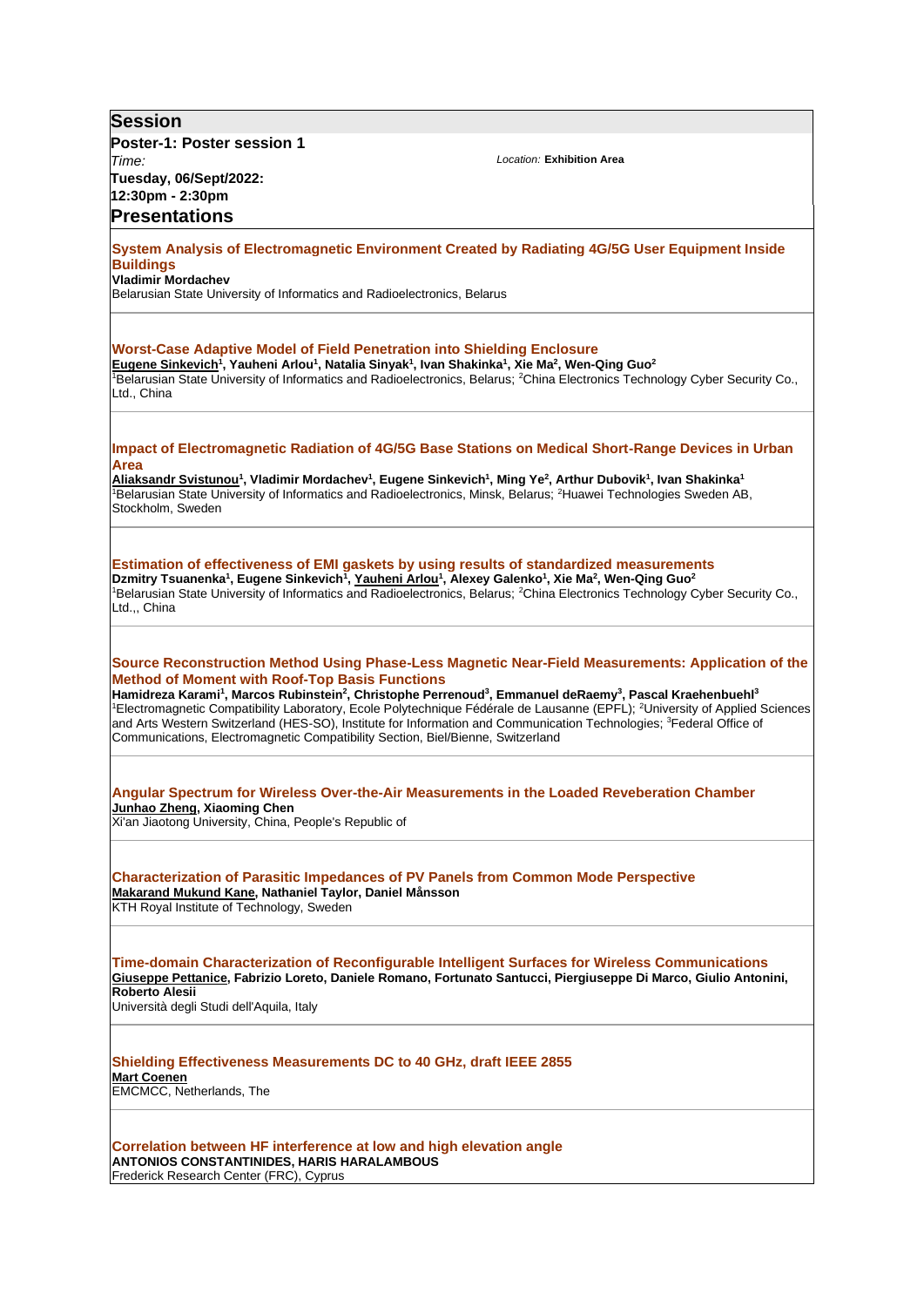| Uncertainties and Limitations of Shielding Measurement with Two Antenna Method<br>Stefan Cecil, Kurt Lamedschwandner<br>Seibersdorf Laboratories, Austria                                                                                                                                                                                                                                                               |
|-------------------------------------------------------------------------------------------------------------------------------------------------------------------------------------------------------------------------------------------------------------------------------------------------------------------------------------------------------------------------------------------------------------------------|
|                                                                                                                                                                                                                                                                                                                                                                                                                         |
| A Comparative Analysis of LoRa and LoRaWAN in the Presence of Jammers and Transient Interference<br><u>Artur N. de Sao Jose1,</u> Nathan Chopinet <sup>2</sup> , Eric Pierre Simon <sup>1,3</sup> , Alexandre Boé <sup>1,3</sup> , Thomas Vantroys <sup>1,4</sup> , Christophe<br>Gransart <sup>2</sup> , Virginie Deniau <sup>2</sup>                                                                                  |
| <sup>1</sup> Univ. Lille, CNRS, USR 3380-IRCICA; <sup>2</sup> Univ. Gustave Eiffel, COSYS-IFSTTAR; <sup>3</sup> Univ. Lille, CNRS, Centrale Lille, Univ.<br>Polytechnique Hauts-de-France, UMR 8520-IEMN; <sup>4</sup> Univ. Lille, CNRS, Centrale Lille, UMR 9189 CRIStAL                                                                                                                                              |
| Mitigating Radiated Emissions of Power Feeders On-board Electric Aircraft<br>Leonardo Malburg <sup>1</sup> , Niek Moonen <sup>1</sup> , Jesper Lansink-Rotgerink <sup>1,2</sup> , Frank Leferink <sup>1,3</sup><br><sup>1</sup> University of Twente, Enschede, the Netherlands; <sup>2</sup> NLR, Marknesse, the Netherlands; <sup>3</sup> THALES Nederland B.V., Hengelo, the<br><b>Netherlands</b>                   |
| RF Coexistence Testing on Wireless Medical Patient Monitoring Device<br>Mahmud Naseef <sup>1</sup> , Alen Moskofian <sup>2</sup> , Pascal Hervé <sup>2</sup> , Georgios Kokovidis <sup>3</sup> , Dennis Mendoza <sup>3</sup> , Bill Dowd <sup>3</sup><br>Rohde & Schwarz, Germany; <sup>2</sup> CSA Group Bayern, Germany; <sup>3</sup> Dräger Medical Systems, Inc., USA                                               |
| Electromagnetic Compatibility of Train Radio Communication with the Traction Systems<br>Tetiana Serdiuk, Botnarevscaia Rodica<br>Ukrainian State University of Science and Technologies, Ukraine                                                                                                                                                                                                                        |
| Measurement of Pulsed Aircraft Radio Altimeter In-Band and Out-band Interference Threshold Power Due<br>to Sub-6 band 5G Mobile Communication Systems<br>Shunichi Futatsumori, Norihiko Miyazaki<br>Electronic Navigation Research Institute, National Institute of Maritime, Port and Aviation Technology, Japan                                                                                                       |
| Study on Mitigating the Capacitive Noise Coupling Paths in Phase Shifted Full Bridge Converters<br>Róbert Orvai <sup>1</sup> , Márk Csörnyei <sup>2</sup><br><sup>1</sup> Óbuda University; <sup>2</sup> Robert Bosch Kft.                                                                                                                                                                                              |
| <b>Conducted EMI Emissions Investigation in SPWM based Control Modular Multilevel Converters</b><br>Djilali Hamza<br>University of Ottawa, Canada                                                                                                                                                                                                                                                                       |
| ML Based SI-Design Support Outlook to AI enhanced PCB Design Processes - a Practical Approach<br>Werner John <sup>1</sup> , Julian Withöft <sup>2</sup> , Emre Ecik <sup>2</sup> , Ralf Brüning <sup>3</sup> , Jürgen Götze <sup>2</sup><br><sup>1</sup> PYRAMIDE2525/TU Dortmund, Paderborn - Germany: <sup>2</sup> TU Dortmund/Information Processing Lab: <sup>3</sup> EMC Technology Center<br>Paderborn Zuken GmbH |
| Electromagnetic Compatibility of Track Circuits with Parallel Traction Network<br><b>Volodymyr Havryliuk</b><br>Ukrainian State University of Science and Technology, Ukraine                                                                                                                                                                                                                                           |
| Bias Network Noise effects modeling for RF amplifiers and MCM for Space Application<br>Adrian Martin <sup>1</sup> , Ivan Herrero <sup>1</sup> , Antonio Montesano <sup>1</sup> , David Peña <sup>1</sup> , Paula Sánchez <sup>1</sup> , Ana Lopez <sup>2</sup><br><sup>1</sup> Airbus, Spain; <sup>2</sup> CT Ingenieros                                                                                                |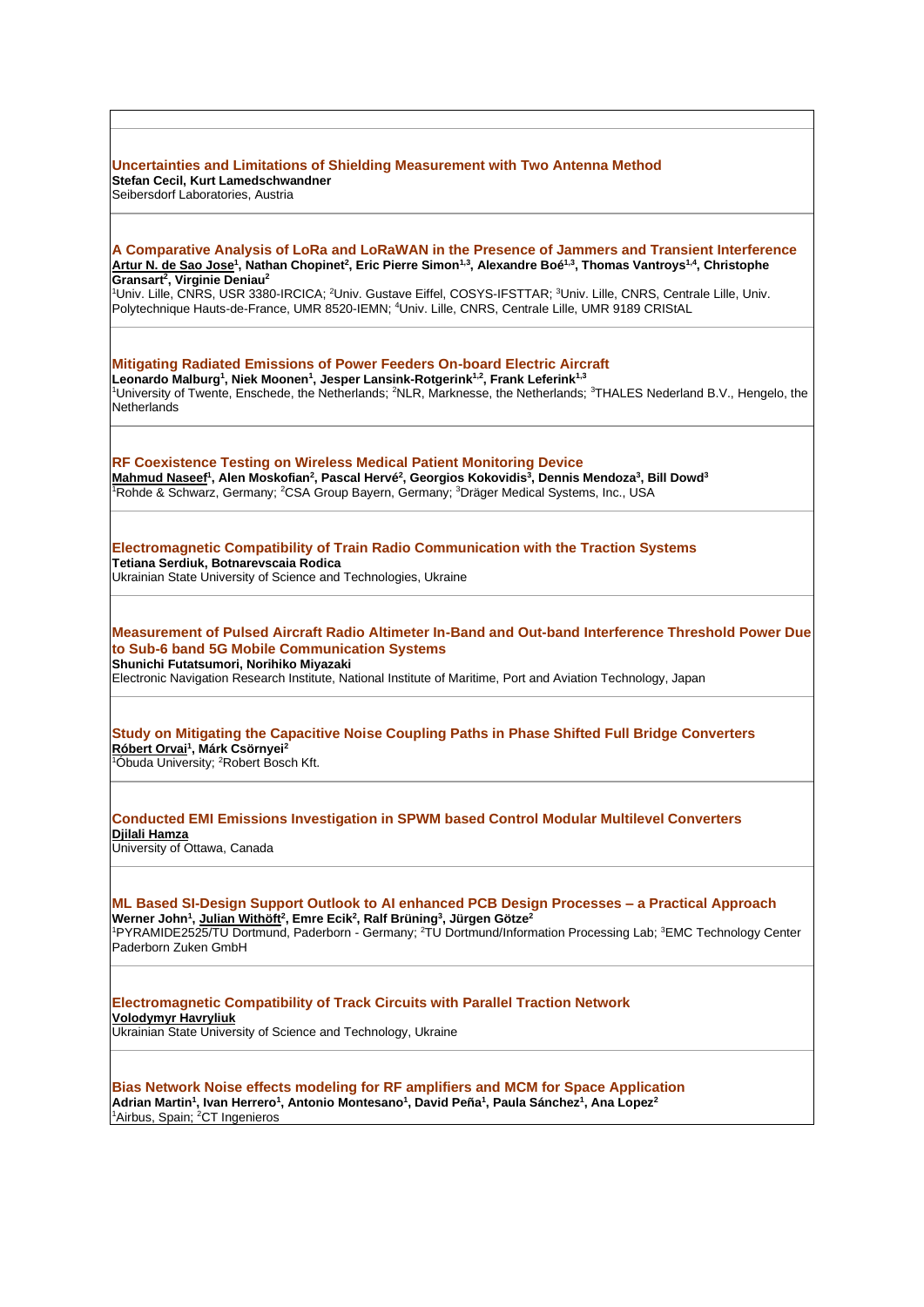**Session SS-01A: Modelling and measurement of LF EMI** *Time:*  **Tuesday, 06/Sept/2022: 2:30pm - 3:50pm** *Location:* **G1 Presentations Un-terminated Black-Box EMI Models of Power Converters Driven by Random Modulation Strategies Lu Wan, Abduselam H. Beshir, Xinglong Wu, Xiaokang Liu, Flavia Grassi, Giordano Spadacini, Sergio A. Pignari** Dept. of Electronics, Information and Bioengineering (DEIB), Politecnico di Milano, Italy **Versatile LabVIEW-FPGA-based Testbench for Electromagnetic Interference Evaluation in VSDs Douglas Aguiar do Nascimento1,2, Robert Smoleński<sup>1</sup> , Piotr Leżyński<sup>1</sup> , Alexander Matthee2,1, Niek Moonen<sup>2</sup> , Frank Leferink<sup>2</sup>** <sup>1</sup>University of Zielona Góra; <sup>2</sup>University of Twente **Influence of Chaotic spreading factor modulation based Random Modulation on G3-PLC system Amr Madi1,2, Waseem Elsayed1,2, Douglas Nascimento1,2, Abduselam Beshir<sup>3</sup> , Piotr Lezynski<sup>1</sup> , Robert Smolenski<sup>1</sup>** <sup>1</sup>University of Zielona Gora, Poland; <sup>2</sup>University of Twente, Netherlands; <sup>3</sup>Politecnico di Milano, Italy **Mode Stirred Chamber Measurement of GHz Emissions of Wireless Power Transfer Systems Christoph Brillinger<sup>2</sup> , Mehdi Gholizadeh<sup>1</sup> , Ralph Prestos<sup>2</sup> , David Pommerenke<sup>1</sup>** <sup>1</sup>Graz University of Technology IFE, Austria / Graz EMC lab; <sup>2</sup>Silocon Austria Labs **Session OS-01A: Wireless technologies** *Time:*  **Tuesday, 06/Sept/2022: 2:30pm - 3:50pm** *Location:* **G2 Presentations Interference requirements at vehicle platforms to protect UWB communication Kia Wiklundh<sup>1</sup> , Björn Bergqvist<sup>2</sup>** <sup>1</sup>Private; <sup>2</sup>Volvo Cars, Sweden **A Study of Electromagnetic Robustness of IO-Link Wireless and SmartMesh IP for Applications on an Agricultural Vehicle Aleksandr Ovechkin<sup>1</sup> , Brian Leeman<sup>1</sup> , Dries Vanoost<sup>1</sup> , Tim Claeys<sup>1</sup> , Marcel Verhoeven<sup>2</sup> , Davy Pissoort<sup>1</sup>** <sup>1</sup>KU Leuven, Belgium; <sup>2</sup>CNH Industrial **On the Impact of Spread Spectrum EMI on Communication Performance Erik Axell<sup>1</sup> , Thomas Ranström1,2, Sara Linder<sup>1</sup> , Kia Wiklundh<sup>1</sup> , Karina Fors<sup>1</sup>** <sup>1</sup>Swedish Defence Research Agency, Sweden; <sup>2</sup>University of South Florida, FL

**EMC challenges with 6G Kia Wiklundh, Peter Stenumgaard** FOI, Sweden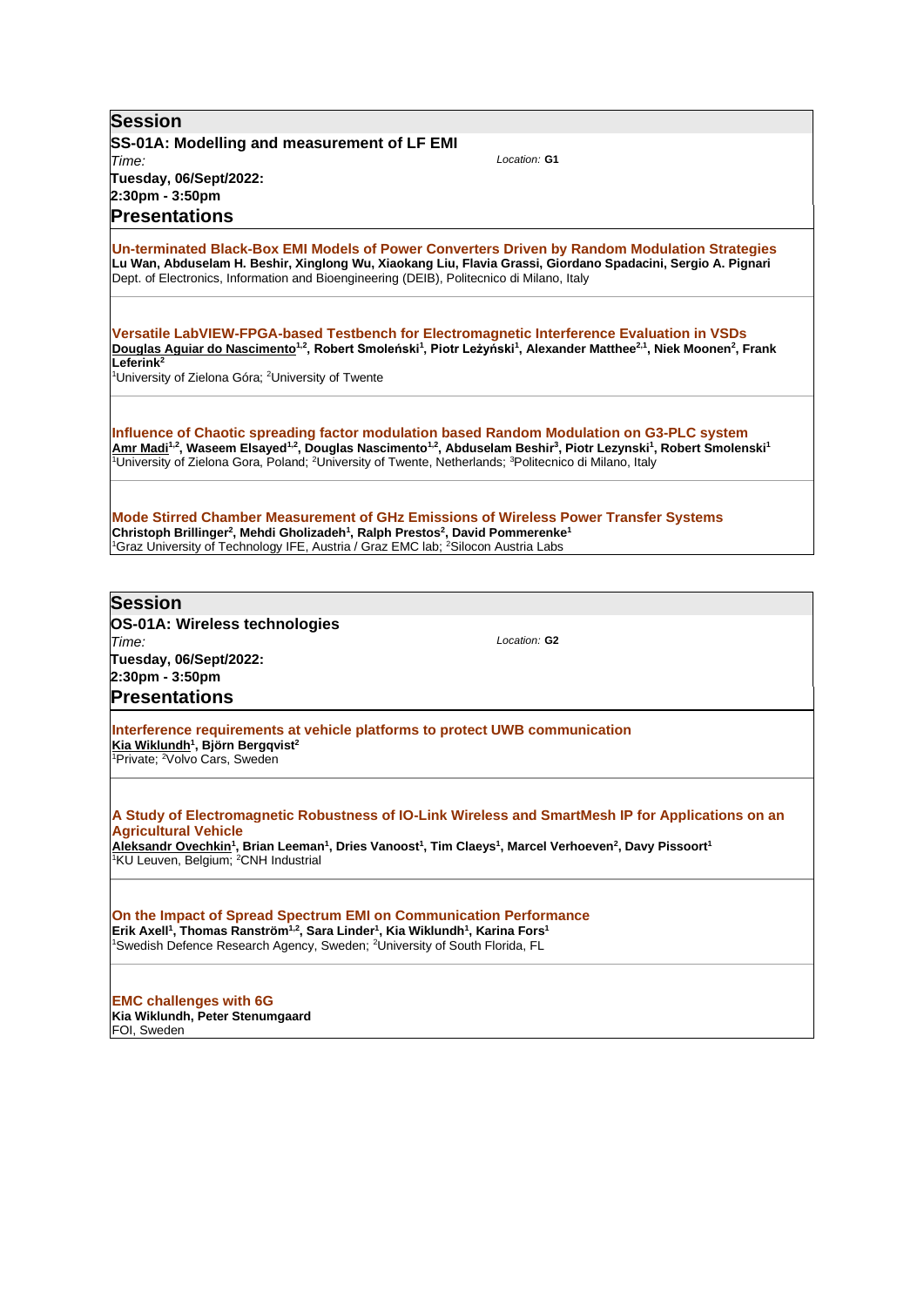| <b>Session</b>                                                                                                                                                                                                                                                                                                                                                                                                                                                                                                                                |
|-----------------------------------------------------------------------------------------------------------------------------------------------------------------------------------------------------------------------------------------------------------------------------------------------------------------------------------------------------------------------------------------------------------------------------------------------------------------------------------------------------------------------------------------------|
| OS-02A: Shielding and filtering                                                                                                                                                                                                                                                                                                                                                                                                                                                                                                               |
| Location: G3<br>Time:                                                                                                                                                                                                                                                                                                                                                                                                                                                                                                                         |
| Tuesday, 06/Sept/2022:<br>2:30pm - 3:50pm                                                                                                                                                                                                                                                                                                                                                                                                                                                                                                     |
| <b>Presentations</b>                                                                                                                                                                                                                                                                                                                                                                                                                                                                                                                          |
|                                                                                                                                                                                                                                                                                                                                                                                                                                                                                                                                               |
| <b>Efficient Measurement Techniques and Modelling of Printed Circuit Board Shields</b><br>Andy Marvin, John Dawson<br>University of York, United Kingdom                                                                                                                                                                                                                                                                                                                                                                                      |
| Impact of the Bonding Design Parameters on the Shielding Effectiveness of Board-Level Shields at<br><b>Microwave frequencies</b><br>Pavithrakrishnan Radhakrishnan, Tim Claeys, Johan Catrysse, Davy Pissoort<br>KU Leuven, Belgium                                                                                                                                                                                                                                                                                                           |
| Shielding Effectiveness of Cabinets using IEEE 299 and 299.1 and Effect of Loading<br>Hans Schipper <sup>1</sup> , Chris Clemens <sup>3</sup> , Frank Leferink <sup>1,2</sup><br><sup>1</sup> THALES, Hengelo, the Netherlands; <sup>2</sup> University of Twente, the Netherlands; <sup>3</sup> Ministry of the Interior and Kingdom Relations<br>Zoetermeer the Netherlands                                                                                                                                                                 |
| Auto-activated Electromagnetic Shield Upon High Intensity Radiated Field Illumination<br>Quentin Tricas <sup>1,2</sup> , Xavier Castel <sup>2</sup> , Claire Le Paven <sup>2</sup> , Thomas Eudes <sup>1</sup> , Patrice Foutrel <sup>1</sup> , Jérôme Sol <sup>2</sup> , Philippe Besnier <sup>2</sup><br><sup>1</sup> Safran Electronics & Defense; <sup>2</sup> Univ Rennes, INSA Rennes, CNRS, IETR - UMR 6164                                                                                                                            |
|                                                                                                                                                                                                                                                                                                                                                                                                                                                                                                                                               |
| <b>Session</b>                                                                                                                                                                                                                                                                                                                                                                                                                                                                                                                                |
| SS-01B: Modelling and measurement of LF EMI                                                                                                                                                                                                                                                                                                                                                                                                                                                                                                   |
| Location: G1<br>Time:<br>Tuesday, 06/Sept/2022:                                                                                                                                                                                                                                                                                                                                                                                                                                                                                               |
| 4:20pm - 5:40pm                                                                                                                                                                                                                                                                                                                                                                                                                                                                                                                               |
| <b>Presentations</b>                                                                                                                                                                                                                                                                                                                                                                                                                                                                                                                          |
| Effects of the Switching Frequency of Random Modulated Power Converter on the G3 Power Line<br><b>Communication System</b><br>Abduselam Hamid Beshir <sup>1</sup> , Waseem El Sayed <sup>2</sup> , Amr Madi <sup>2</sup> , Lu Wan <sup>1</sup> , Flavia Grassi <sup>1</sup> , Paolo S. Crovetti <sup>3</sup> , Xinglong Wu <sup>1</sup> ,<br>Xiaokang Liu <sup>1</sup> , Robert Smolenski <sup>3</sup> , Sergio A. Pignari <sup>1</sup><br>Politecnico di milano; <sup>2</sup> University of Zielona Gora; <sup>3</sup> Politecnico di Torino |
| <b>Standardized Impedance: Microgrid Perspective for Inrush Current Compliance</b><br>Alexander Matthee <sup>1</sup> , Niek Moonen <sup>1</sup> , Frank Leferink <sup>1,2</sup><br><sup>1</sup> University of Twente, Enschede, The Netherlands; <sup>2</sup> Thales, Hengelo, The Netherlands                                                                                                                                                                                                                                                |
| Influence of Impedance Interaction & Comparability on Spectral Aggregation (2-150 kHz) in DC Grids<br>Arun Dilip Khilnani <sup>1</sup> , Angel Eduardo Pena-Quintal <sup>1</sup> , Erjon Ballukja <sup>1</sup> , Mark Sumner <sup>1</sup> , David William Prince Thomas <sup>1</sup> ,<br>Leonardo Sandrolini <sup>2</sup> , Andrea Mariscotti <sup>3</sup><br><sup>1</sup> The University of Nottingham, United Kingdom; <sup>2</sup> Università di Bologna, Italy; <sup>3</sup> University of Geneva, Italy                                 |
| <b>Measurement-Based Equivalent Circuit Model for Time-Domain Simulation of EMI Filters</b><br>Simone Negri, Giordano Spadacini, Flavia Grassi, Sergio Amedeo Pignari<br>Politecnico di Milano, Italy                                                                                                                                                                                                                                                                                                                                         |